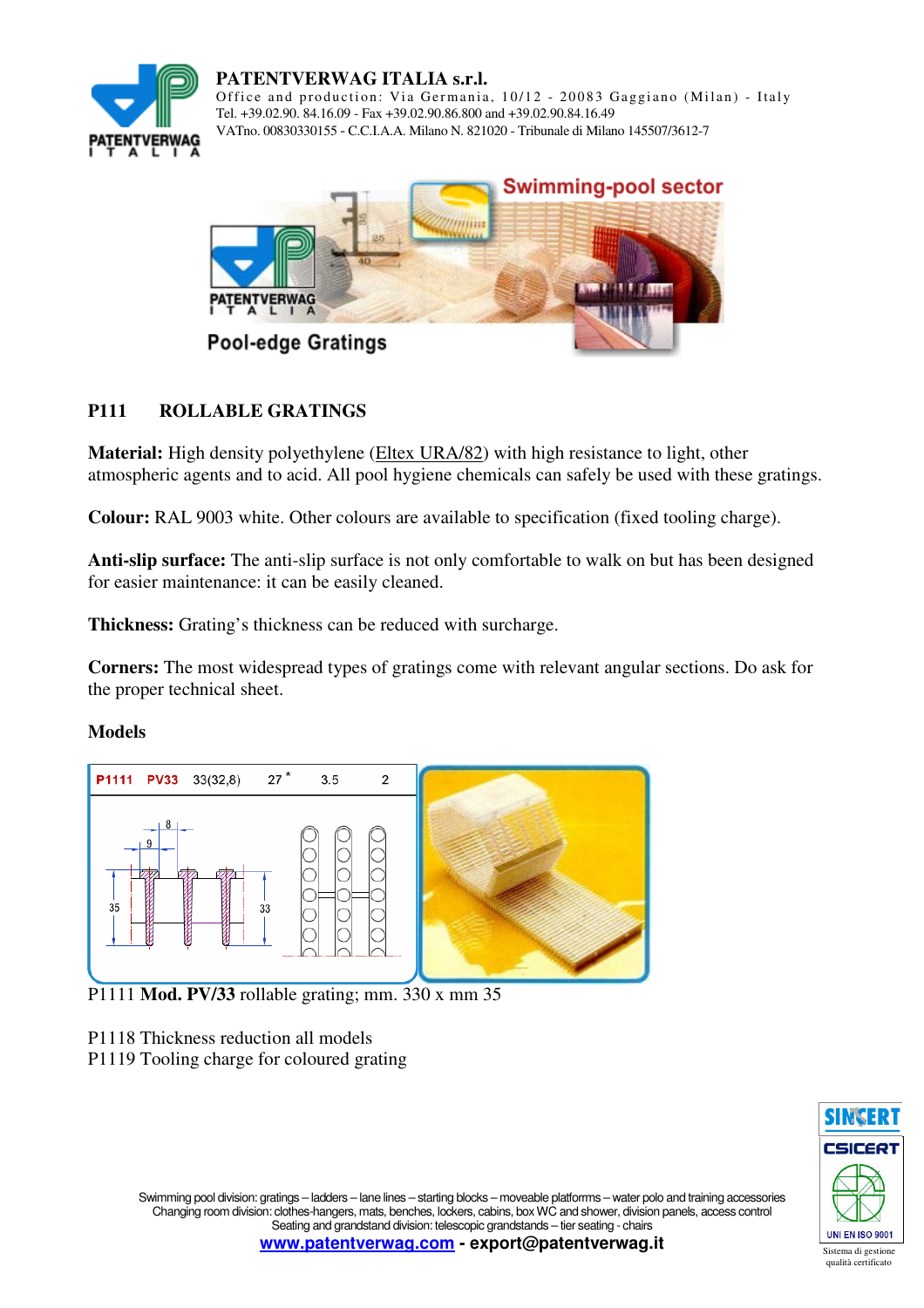

# **PATENTVERWAG ITALIA s.r.l.**

Office and production: Via Germania, 10/12 - 20083 Gaggiano (Milan) - Italy Tel. +39.02.90. 84.16.09 - Fax +39.02.90.86.800 and +39.02.90.84.16.49 VATno. 00830330155 - C.C.I.A.A. Milano N. 821020 - Tribunale di Milano 145507/3612-7



P1112 **Mod. PV/25** rollable grating; mm. 250 x mm. 35

- P1118 Thickness reduction all models
- P1119 Tooling charge for coloured grating



P1144 **Mod. AR/25** rollable grating; mm 250 x mm 35 NOTE: grating assembled in 2m pieces

P1116/A Thickness reduction of P1144 Mod. AR/25

P1117/A Width reduction of P1144 Mod. AR/25

\* In case of minimum width, the thickness could not be reduced to the minimum.



P1113 **Mod. AP/16** rollable grating; fixed width mm. 160; fixed thickness mm. 20 P1114 **Mod. AP/15** rollable grating; fixed width mm 150; fixed thickness mm. 20

P1118 Thickness reduction all models

Swimming pool division: gratings – ladders – lane lines – starting blocks – moveable platforrms – water polo and training accessories Changing room division: clothes-hangers, mats, benches, lockers, cabins, box WC and shower, division panels, access control Seating and grandstand division: telescopic grandstands – tier seating - chairs

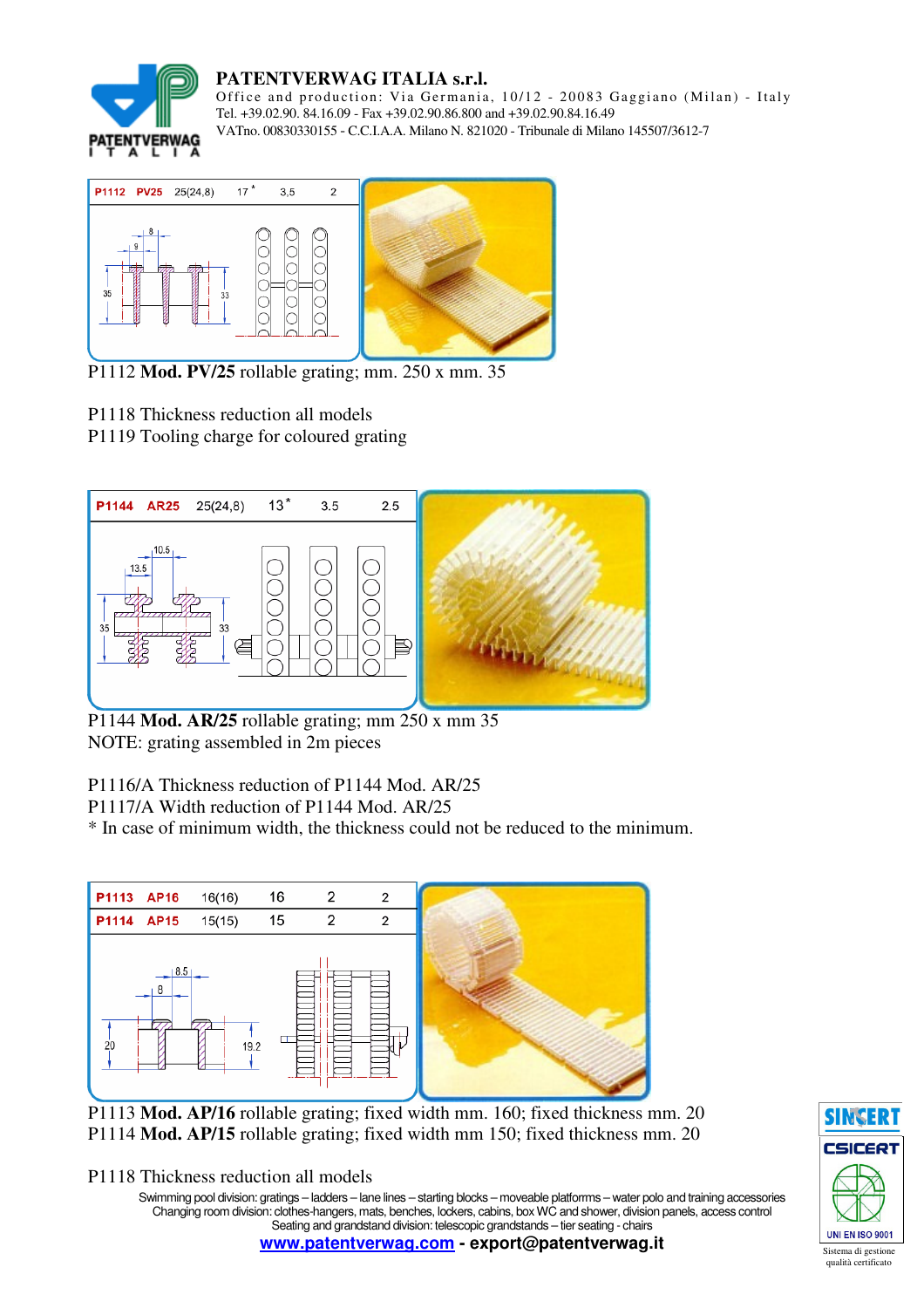

#### **PATENTVERWAG ITALIA s.r.l.**

Office and production: Via Germania, 10/12 - 20083 Gaggiano (Milan) - Italy Tel. +39.02.90. 84.16.09 - Fax +39.02.90.86.800 and +39.02.90.84.16.49 VATno. 00830330155 - C.C.I.A.A. Milano N. 821020 - Tribunale di Milano 145507/3612-7

### P1119 Tooling charge for coloured grating



P1115 **Mod. SP/14** rollable grating; mm. 140; thickness mm 30

- P1118 Thickness reduction all models
- P1119 Tooling charge for coloured grating



P1116 **Mod. ES/35**; rollable grating; mm. 350 x mm. 35 *Can be reduced according to the below mentioned scheme.* 

- P1117 **Mod. ES/25**; rollable grating; mm 250 x 35
- P1118 Thickness reduction all models
- P1119 Tooling charge for coloured grating



Swimming pool division: gratings – ladders – lane lines – starting blocks – moveable platforrms – water polo and training accessories Changing room division: clothes-hangers, mats, benches, lockers, cabins, box WC and shower, division panels, access control Seating and grandstand division: telescopic grandstands – tier seating - chairs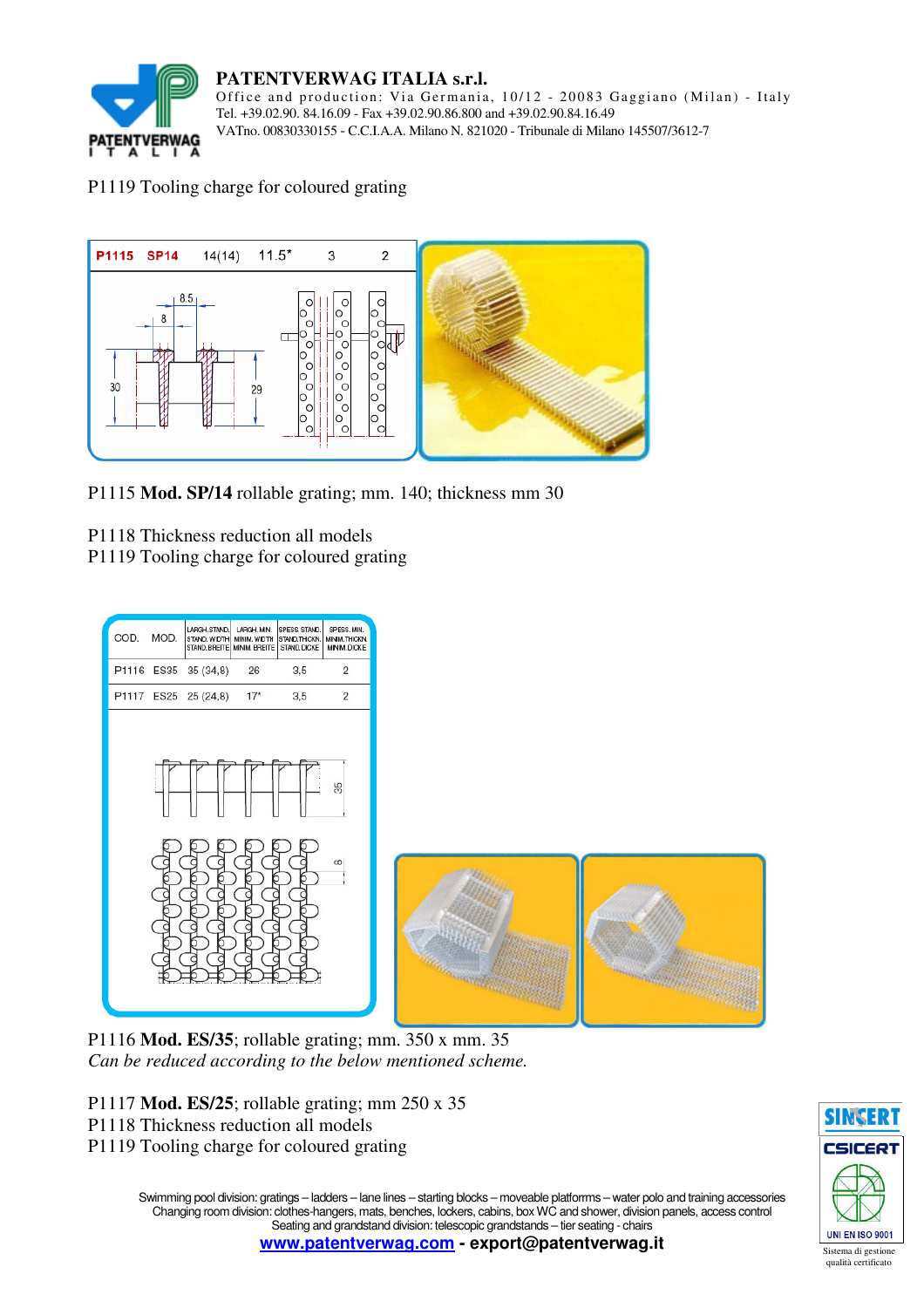

#### **PATENTVERWAG ITALIA s.r.l.**

Office and production: Via Germania, 10/12 - 20083 Gaggiano (Milan) - Italy Tel. +39.02.90. 84.16.09 - Fax +39.02.90.86.800 and +39.02.90.84.16.49 VATno. 00830330155 - C.C.I.A.A. Milano N. 821020 - Tribunale di Milano 145507/3612-7

### **ES grating**

|              |                 |                    | Possible reduction in width (cm) |                 |                 |
|--------------|-----------------|--------------------|----------------------------------|-----------------|-----------------|
|              |                 |                    |                                  |                 | <b>Possible</b> |
|              | <b>Standard</b> | <b>Symmetrical</b> | <b>Asymmetrical</b>              | <b>Standard</b> | thicknesses     |
| <b>Model</b> | width (cm)      | $cut - (cm)$       | $cut^*$ - $(cm)$                 | thickness (cm)  | $(cm)$          |
|              |                 |                    | 33,9                             |                 |                 |
|              |                 | 32,9               |                                  |                 |                 |
|              |                 |                    | 31,9                             |                 |                 |
|              |                 | 30,9               |                                  | 3,5             | till 2          |
|              |                 |                    | 29,9                             |                 |                 |
|              |                 | 28,9               |                                  |                 |                 |
|              |                 |                    | 27,9                             |                 |                 |
| P1116        |                 | 26,9               |                                  |                 |                 |
| <b>ES35</b>  | 34,9            |                    | 25,9                             | 3,5             | till 2,5        |
|              |                 |                    |                                  |                 |                 |
|              |                 |                    | 23,9                             |                 |                 |
|              |                 | 22,9               |                                  | 3,5             | till 2          |
|              |                 |                    | 21,9                             |                 |                 |
|              |                 | 20,9               |                                  |                 |                 |
|              |                 |                    | 19,9                             |                 |                 |
|              |                 | 18,9               |                                  |                 |                 |
| P1117        |                 |                    | 17,9                             |                 |                 |
| <b>ES25</b>  | 24,9            | 16,9               |                                  | 3,5             | till 2,5        |

\* Extra cost for asymmetrical cutting

# **PACKING LIST INFORMATION for roll-able gratings**

| Code  | Model       | Q.ty (linear) | Dimensions box | Gross weight | Net weight |
|-------|-------------|---------------|----------------|--------------|------------|
|       |             | meters)       |                | (kg)         | (kg)       |
| P1111 | <b>PV33</b> | 13            | cm. 105x37x45  | 35           | 34         |
| P1112 | <b>PV25</b> | 16            | cm. 105x37x45  | 32,5         | 31,5       |
| P1113 | AP16        | 44            | cm. 105x37x45  | 39           | 38         |
| P1114 | AP15        | 46            | cm. 105x37x45  | 39           | 38         |
| P1115 | <b>SP14</b> | 36            | cm. 105x37x45  | 33           | 32         |
| P1144 | AR25        | 17            | cm. 105x37x45  | 37           | 36         |
|       | <b>ES25</b> | 17            | cm. 105x37x45  |              |            |
|       | <b>ES35</b> | 13            | cm. 105x37x45  |              |            |



Swimming pool division: gratings – ladders – lane lines – starting blocks – moveable platforrms – water polo and training accessories Changing room division: clothes-hangers, mats, benches, lockers, cabins, box WC and shower, division panels, access control Seating and grandstand division: telescopic grandstands – tier seating - chairs